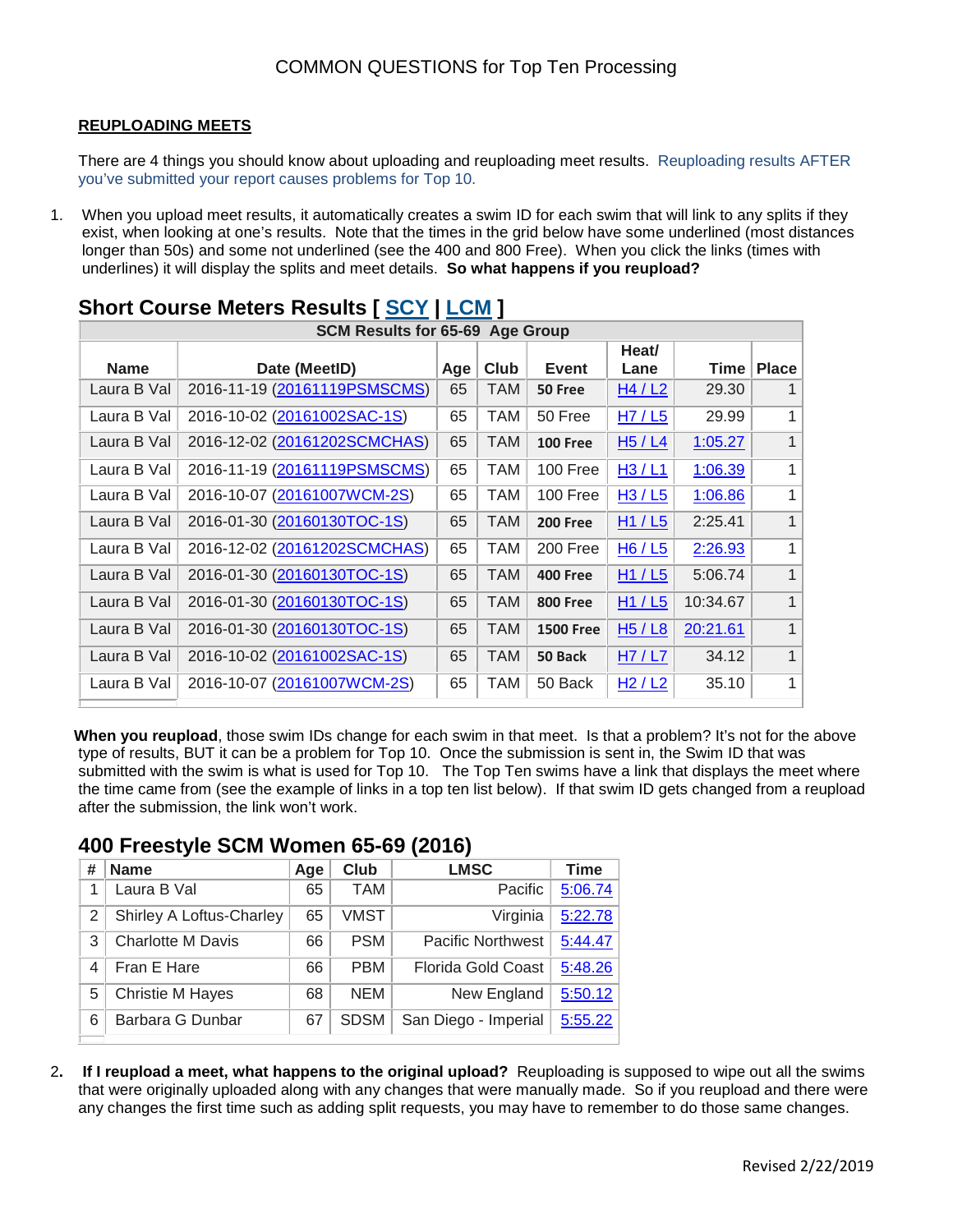- 3. **Should I reupload if there is a correction to be made?** It depends on the timing of the reupload and the reason for the correction(s).
	- a. The LMSC Standards look at the date of upload to see if meets are uploaded in a timely manner. The last upload (or reupload) is the date that is used.
	- b. If the reupload happens before you've submitted your top ten report, it won't affect the top ten, so shouldn't be a problem for that.
	- c. If the reupload is AFTER you've submitted your top ten report, check with me to see if I've completed processing your report. (see comments in #1 above regarding the swim IDs) You may be able to reupload and resubmit your report. Reprocessing your submittal is not always simple, so check with me first. If it's a case of changing one time or adding a split, it may be simpler all around to make the change manually rather than reuploading.

Note: Swims/times should NOT be deleted, especially if splits are involved. Better to mark a swim as a DQ or EXH (exhibition). Neither DQ nor EXH will appear in the rankings or top 10. Our Event Results database is supposed to be an archive of swims including DQs and no shows and did not finish.

### **EXHIBITION SWIMS**

Exhibition swims do not exist in the rulebook. However, we use them in the Event Results database to prevent a swim from automatically being part of the Top Ten and Rankings.

What kinds of swims get marked Exhibition?

- When a swim appears to be short and we cannot verify it because of lack of meet documentation (usually backup time information).
- Splits that cannot be verified.
- Relays that are invalid due to club problems, such as not all swimmers on the same club. See Note on relays.
- Relays that are invalid due to gender such as 3 of one gender and one of the other gender. See Note on relays.
- On rare occasions, swims in a meet are marked as exhibition so as not to be included for scoring points. In many of those cases, the swims are still valid for top ten and can be changed to OK, depending on the reason given for the exhibition.

Why not remove/delete these problem swims?

- Our Event Results database is the archive of all results, which includes No Shows, DQs, and bad times.

- if we delete a swim accidently, the only way to get it back is to reupload the entire meet. By marking problem swims as Exhibition, if it is a mistake, the swim can easily be changed back to OK. A deleted swim cannot. Ex. A 1500 was deleted accidently and manually added back, but of course none of the splits show any longer. It would have been better to mark the swim as exhibition instead of deleting.

Note on relays – Using the Check for Relay errors will make any such problem relays marked as Exhibition, so you don't have to update the relay separately.

### **USA MEETS**

Swims from Masters swimmers that compete in USA meets are allowed to automatically count their swims for Top 10 and Rankings, as long as the pool has a valid measurement on our pool list. The USA pool list is no longer sufficient. **How do the swims get into our Event Rankings?**

The swimmers are responsible for notifying their local top ten recorder to get their swims from a USA meet included. The local top ten recorder can check to see if the meet already exists in our Event Results Database. If not, the meet can be added, with a link to the official results and the proper information added, including the pool name and location. It also helps to have a link to the meet information. These meets are considered automatically Recognized by USMS. It helps to add a note in the meet description that the meet is a USA meet. If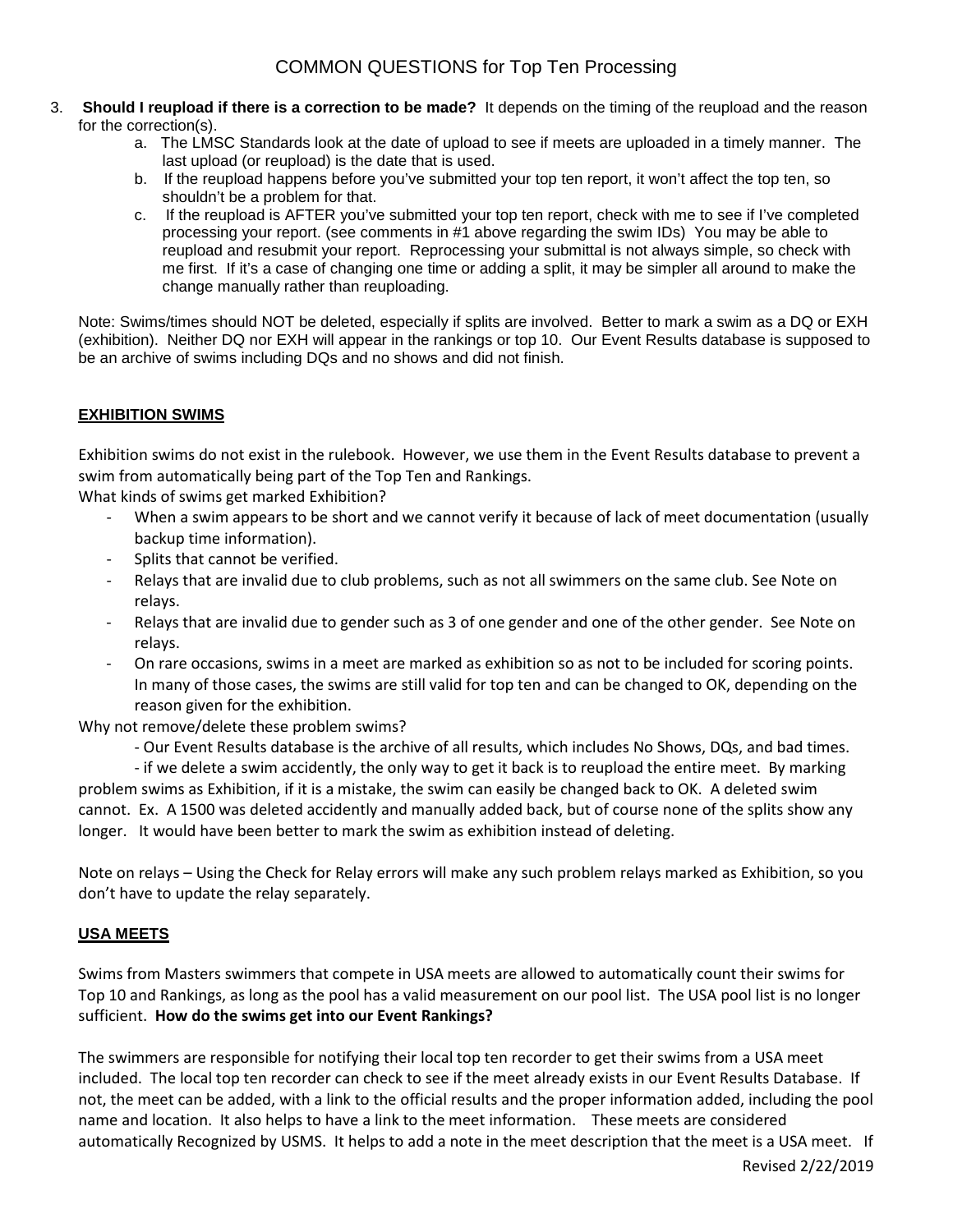### COMMON QUESTIONS for Top Ten Processing

the meet already exists under a different LMSC, contact that LMSC's top ten recorder to ask if they can input the swim(s) for you.

#### **FOREIGN MEETS**

When a USMS swimmer swims in a foreign meet, the type of meet determines whether or not they can count their times for USMS top ten. If it is sanctioned by a FINA member, FINA requires that the swimmer must choose which country's membership (if they have more than one) they will use to register for the meet. They must swim under their USMS membership to count for USMS top ten times. If not, their times can still be entered in our Event Results Database, but they would have to be listed as a foreigner. But unless there are other USMS swimmers in that meet, foreign swimmers will not show up in the database.

When there are foreign meets with many USMS swimmers, the National Office tries to get results to upload, rather than entering each person manually. With only one or two USMS swimmers in a foreign meet, they would be added the same way as entering swims from a USA meet.

If the foreign meet is NOT run by a FINA member, such as World Games, then the meet needs a formal Recognition from USMS prior to the meet, which also includes an Observer report, in order to count for top 10.

#### **UNCONFIRMED SWIMMERS**

If you have a large number of Unconfirmed swimmers due to workout groups, there is a way to make volume club changes. Click the "Audit Swimmer" link for that event. Up at the top of that page it shows "Accept all Reg Club suggestions for Club Abbreviation:" with a box to enter one, and then a GO button.

Enter the club suggested in red for a swimmer with the "wrong" club (i.e. workout group) and hit the GO button. It will change that swimmer's club to the one you entered and any others that match that club in red, to the entered club and confirms them. If you have multiple clubs to change, you may have to click the "Audit Swimmer" link again.

#### **MEETS with KIDS**

When you have a meet that includes kids, it's preferred to have the kids removed prior to uploading. That saves you a lot of changes for each of those kids. There are a few options to do this:

- Check if the meet host can send you the results of only the masters swimmers. (Not always possible or willing) - If you have the Meet Manager backup,

a) follow the instructions in our tutorials for producing the results with just the Masters swimmers. (this may not work for relays)

Or try this method:

b)

- 1. In Meet Manager go to Set-up, Division/Region Names, Regions. There Add a region and call it something like Masters.
- 2. Go to Teams and edit each Masters team by selecting the Region for Masters in the Region drop down box.
- 3. When you go to export results on that screen in the region drop down box select the Region Masters so that only those results are exported.

(this should work for relays if all relay members are USMS members)

Or

c) Send the backup file to the National Swims Administrator [\(topten@usmastersswimming.org](mailto:topten@usmastersswimming.or)) and I'll be happy to remove the kids for you and send you the results of just the masters swimmers for you to upload.